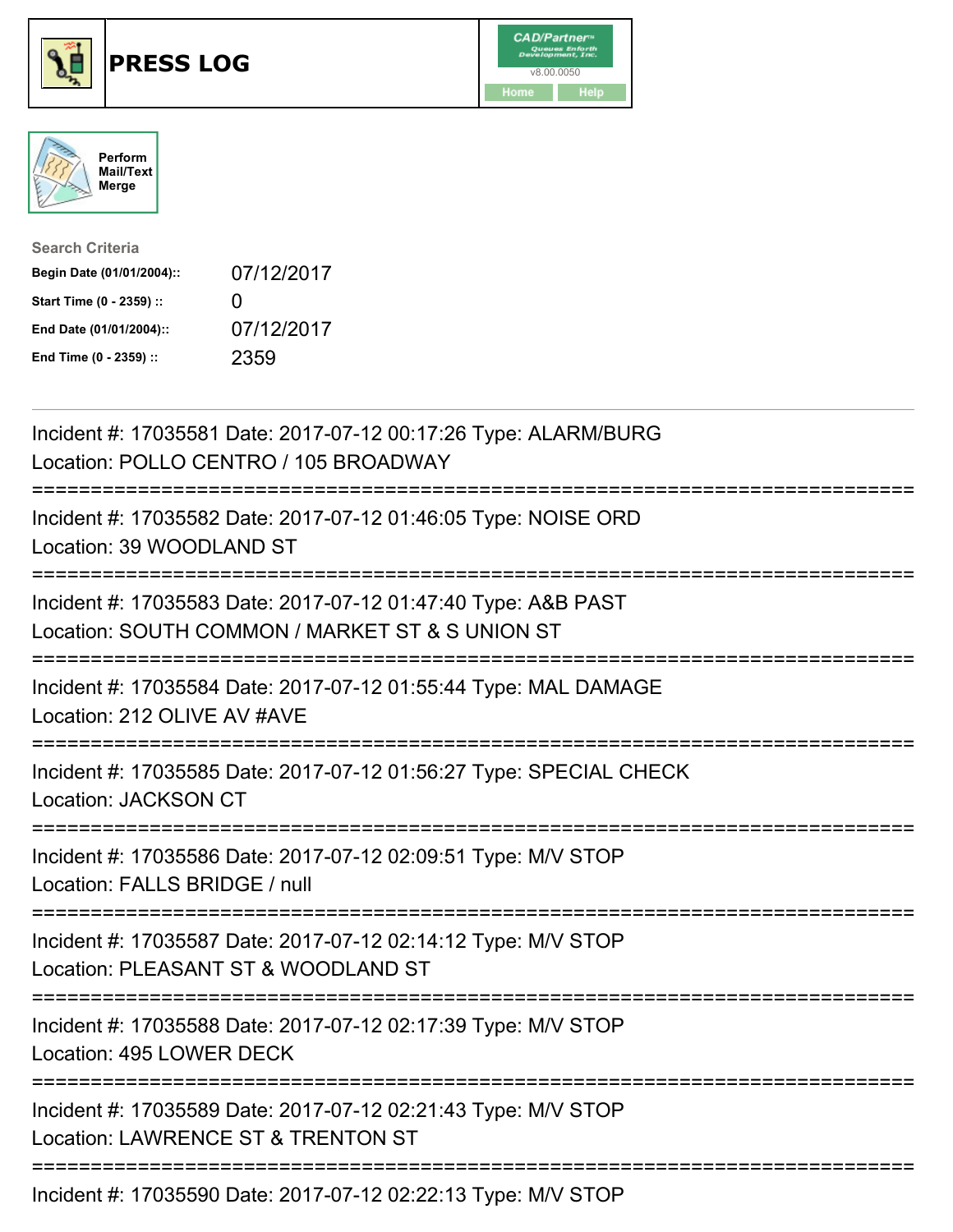| Location: ANDOVER ST & PARKER ST                                                                                    |
|---------------------------------------------------------------------------------------------------------------------|
| Incident #: 17035591 Date: 2017-07-12 02:29:17 Type: UNWANTEDGUEST<br>Location: LGH / 1 GENERAL ST                  |
| Incident #: 17035592 Date: 2017-07-12 02:54:40 Type: M/V STOP<br>Location: BROADWAY & CEDAR ST                      |
| Incident #: 17035593 Date: 2017-07-12 03:18:02 Type: DISTURBANCE<br>Location: LGH / 1 GENERAL ST                    |
| Incident #: 17035594 Date: 2017-07-12 03:42:42 Type: MEDIC SUPPORT<br>Location: 383 HAVERHILL ST                    |
| Incident #: 17035595 Date: 2017-07-12 04:04:15 Type: M/V STOP<br>Location: BROADWAY & COMMON ST                     |
| Incident #: 17035596 Date: 2017-07-12 04:33:36 Type: ALARM/BURG<br>Location: SOLECTRA RENEWABLES / 280 MERRIMACK ST |
| Incident #: 17035597 Date: 2017-07-12 04:49:20 Type: UNWANTEDGUEST<br><b>Location: 1 GENERAL ST</b>                 |
| Incident #: 17035598 Date: 2017-07-12 04:53:48 Type: M/V STOP<br>Location: MERRIMACK ST & S UNION ST                |
| Incident #: 17035599 Date: 2017-07-12 05:04:19 Type: WOMAN DOWN<br>Location: 278 BROADWAY                           |
| Incident #: 17035600 Date: 2017-07-12 05:12:37 Type: M/V STOP<br>Location: HAVERHILL ST & JACKSON ST                |
| Incident #: 17035601 Date: 2017-07-12 05:25:28 Type: M/V STOP<br><b>Location: DURHAM ST</b>                         |
| Incident #: 17035602 Date: 2017-07-12 05:45:58 Type: AUTO ACC/NO PI<br>Location: ANDOVER ST & S BROADWAY            |
| Incident #: 17035603 Date: 2017-07-12 06:06:18 Type: AUTO ACC/NO PI<br>Location: GLENN ST & SHEPARD ST              |
| Incident #: 17035604 Date: 2017-07-12 06:55:07 Type: M/V STOP                                                       |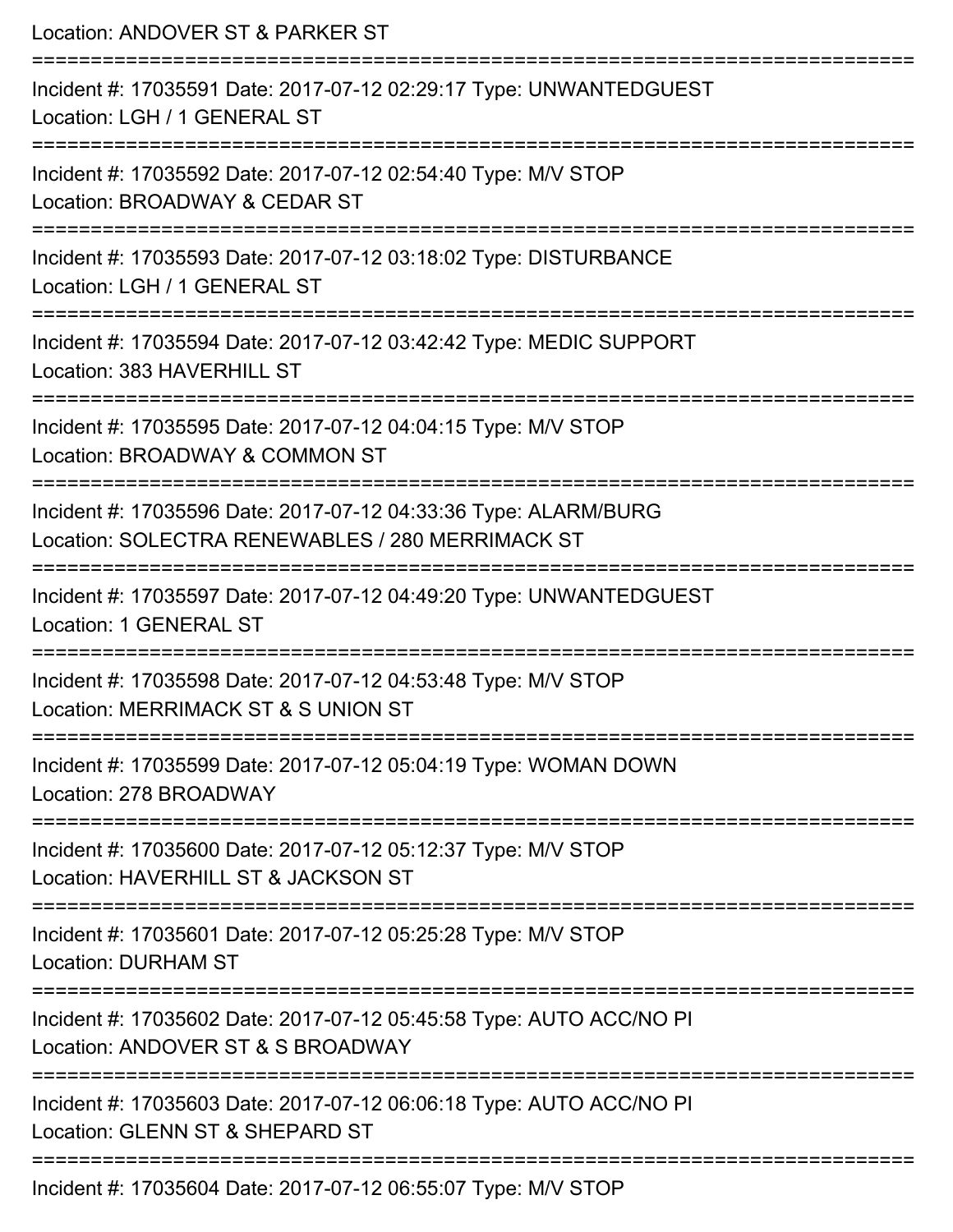| Incident #: 17035605 Date: 2017-07-12 07:16:34 Type: PARK & WALK<br>Location: 205 BROADWAY                      |
|-----------------------------------------------------------------------------------------------------------------|
| Incident #: 17035606 Date: 2017-07-12 07:25:27 Type: ALARM/BURG<br>Location: ADVANCED AUTO PARTS / 185 BROADWAY |
| Incident #: 17035607 Date: 2017-07-12 07:34:25 Type: TOW/REPOSSED<br>Location: 583 ESSEX ST                     |
| Incident #: 17035608 Date: 2017-07-12 07:42:36 Type: AUTO ACC/PED<br>Location: 2 MILL ST                        |
| Incident #: 17035609 Date: 2017-07-12 08:16:14 Type: SUS PERS/MV<br>Location: CUMBERLAND FARMS / 320 S BROADWAY |
| Incident #: 17035610 Date: 2017-07-12 08:28:29 Type: MV/BLOCKING<br>Location: HAWLEY ST & S BROADWAY            |
| Incident #: 17035611 Date: 2017-07-12 08:35:36 Type: B&E/MV/PAST<br>Location: 340 HAVERHILL ST                  |
| Incident #: 17035612 Date: 2017-07-12 08:55:13 Type: COURT DOC SERVE<br>Location: 256 ESSEX ST #203             |
| Incident #: 17035613 Date: 2017-07-12 08:57:40 Type: ALARM/BURG<br>Location: 219 CARLETON ST                    |
| Incident #: 17035614 Date: 2017-07-12 09:08:26 Type: AUTO ACC/NO PI<br>Location: 65 PARK ST                     |
| Incident #: 17035615 Date: 2017-07-12 09:10:13 Type: ALARM/BURG<br>Location: 105 JACKSON ST                     |
| Incident #: 17035616 Date: 2017-07-12 09:23:36 Type: MAL DAMAGE<br>Location: 349 S BROADWAY                     |
| Incident #: 17035617 Date: 2017-07-12 09:28:36 Type: M/V STOP<br>Location: 33 S BROADWAY                        |
| Incident #: 17035618 Date: 2017-07-12 09:34:34 Type: TOW OF M/V                                                 |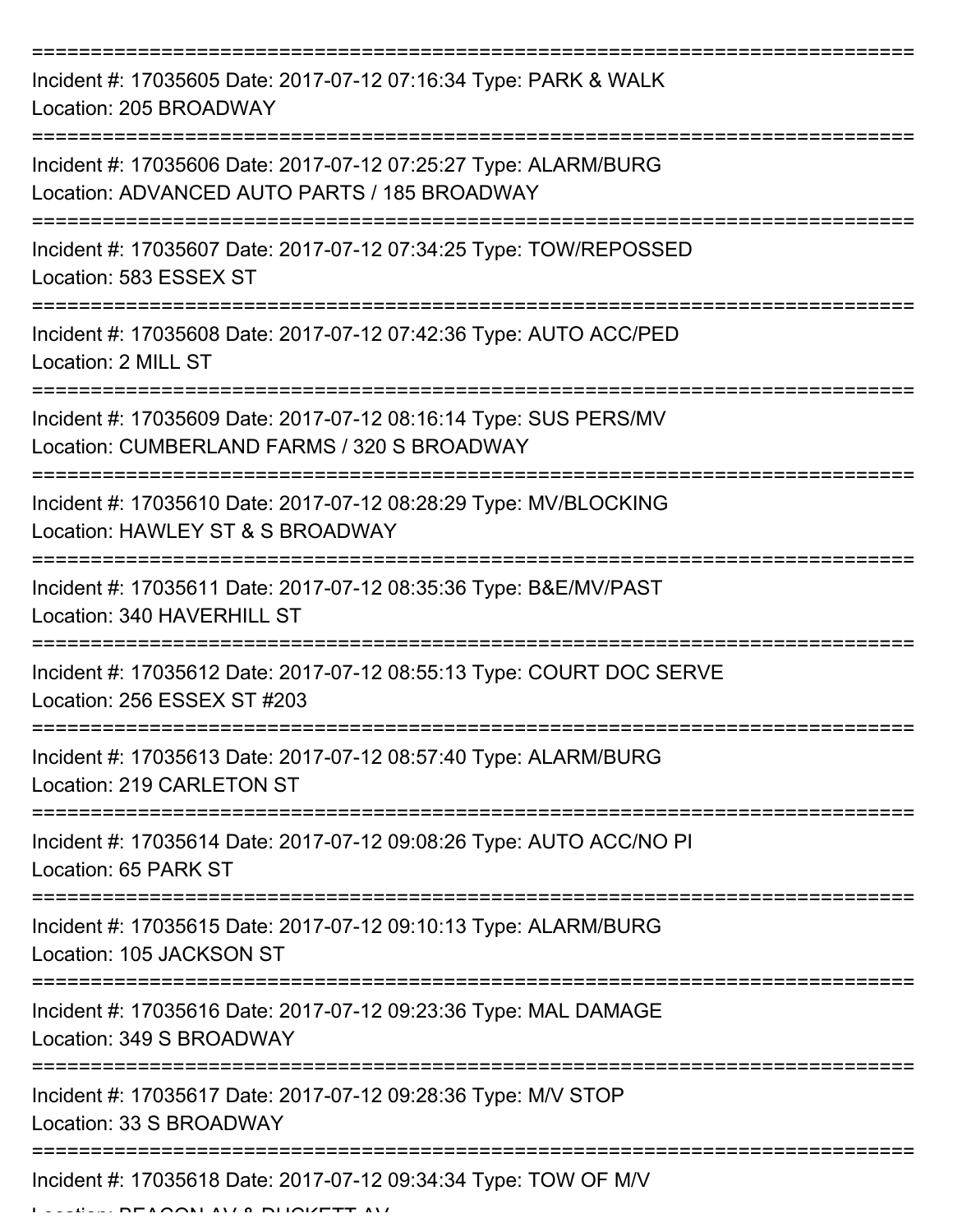| Incident #: 17035619 Date: 2017-07-12 09:37:34 Type: M/V STOP<br>Location: EVERETT ST & PACKARD ST     |
|--------------------------------------------------------------------------------------------------------|
| Incident #: 17035620 Date: 2017-07-12 09:38:11 Type: TRESPASSING<br>Location: 348 BROADWAY             |
| Incident #: 17035621 Date: 2017-07-12 09:47:18 Type: TOW OF M/V<br>Location: 31 BIGELOW ST             |
| Incident #: 17035623 Date: 2017-07-12 09:52:54 Type: SEX OFFENDER<br>Location: 93 S BROADWAY FLR 2     |
| Incident #: 17035622 Date: 2017-07-12 09:54:31 Type: M/V STOP<br>Location: CHICKERING ST & WINTHROP AV |
| Incident #: 17035624 Date: 2017-07-12 10:02:09 Type: TOW OF M/V<br>Location: 50 COOLIDGE ST            |
| Incident #: 17035625 Date: 2017-07-12 10:02:43 Type: AUTO ACC/NO PI<br>Location: CANAL ST & MARSTON ST |
| Incident #: 17035626 Date: 2017-07-12 10:05:14 Type: PARK & WALK<br>Location: BRADFORD ST & BROADWAY   |
| Incident #: 17035627 Date: 2017-07-12 10:09:00 Type: PARK & WALK<br>Location: S UNION ST & SALEM ST    |
| Incident #: 17035628 Date: 2017-07-12 10:15:45 Type: AUTO ACC/NO PI<br>Location: 345 HAVERHILL ST      |
| Incident #: 17035629 Date: 2017-07-12 10:18:47 Type: GENERAL SERV<br>Location: 175 ABBOTT ST           |
| Incident #: 17035630 Date: 2017-07-12 10:26:48 Type: UNWANTEDGUEST<br>Location: 700 ESSEX ST           |
| Incident #: 17035631 Date: 2017-07-12 10:37:28 Type: FRAUD<br>Location: 33 BROOK ST #6                 |
| Incident #: 17035632 Date: 2017-07-12 10:45:33 Type: SPECIAL CHECK                                     |

Location: JACKSON CT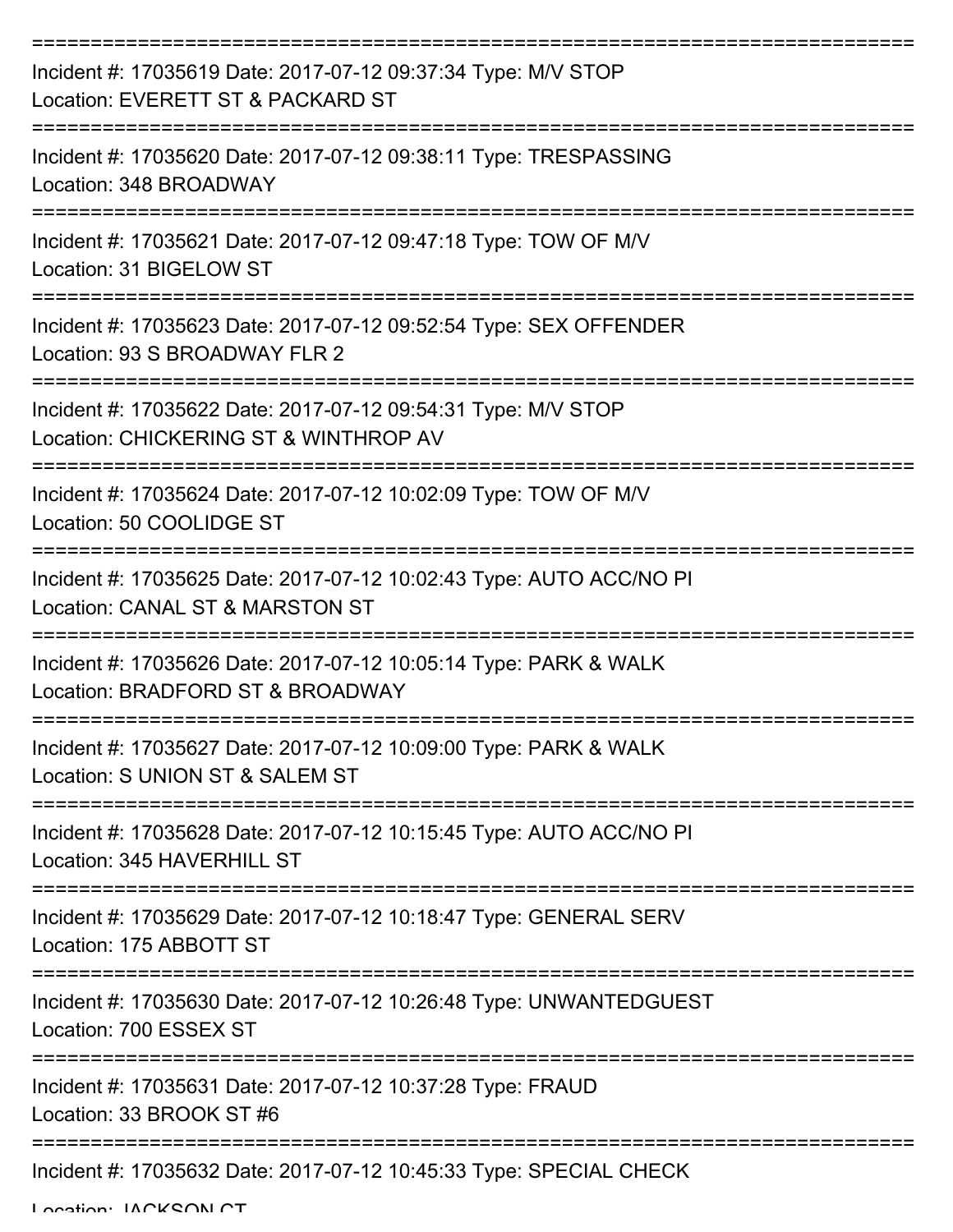| Incident #: 17035633 Date: 2017-07-12 10:48:40 Type: TOW OF M/V<br>Location: 143 EASTON ST             |
|--------------------------------------------------------------------------------------------------------|
| Incident #: 17035637 Date: 2017-07-12 10:58:00 Type: THREATS<br>Location: 2123 MONTGOMERY ST           |
| Incident #: 17035634 Date: 2017-07-12 10:59:28 Type: TOW OF M/V<br>Location: 60 EASTON ST              |
| Incident #: 17035635 Date: 2017-07-12 11:00:34 Type: A&B D/W/ PROG<br>Location: ABBOTT ST & S UNION ST |
| Incident #: 17035636 Date: 2017-07-12 11:01:37 Type: SUS PERS/MV<br>Location: 361 BROADWAY             |
| Incident #: 17035638 Date: 2017-07-12 11:06:12 Type: SPECIAL CHECK<br><b>Location: ORCHARD ST</b>      |
| Incident #: 17035640 Date: 2017-07-12 11:08:10 Type: 209A/VIOLATION<br>Location: 49 THORNDIKE ST       |
| Incident #: 17035639 Date: 2017-07-12 11:09:16 Type: TOW OF M/V<br>Location: 163 SALEM ST              |
| Incident #: 17035641 Date: 2017-07-12 11:16:58 Type: PARK & WALK<br>Location: S UNION ST & SALEM ST    |
| Incident #: 17035642 Date: 2017-07-12 11:28:49 Type: LARCENY/MV/PAST<br>Location: 2 CHESTNUT ST #C     |
| Incident #: 17035643 Date: 2017-07-12 11:35:47 Type: TOW OF M/V<br>Location: 21 BEACON ST              |
| Incident #: 17035644 Date: 2017-07-12 11:37:22 Type: AMBULANCE ASSSI<br>Location: 233 HAVERHILL ST     |
| Incident #: 17035645 Date: 2017-07-12 11:42:41 Type: KEEP PEACE<br>Location: 117 WILLOW ST             |
| Incident #: 17035646 Date: 2017-07-12 11:49:01 Type: LARCENY/PAST<br>Location: 24 MEDFORD ST           |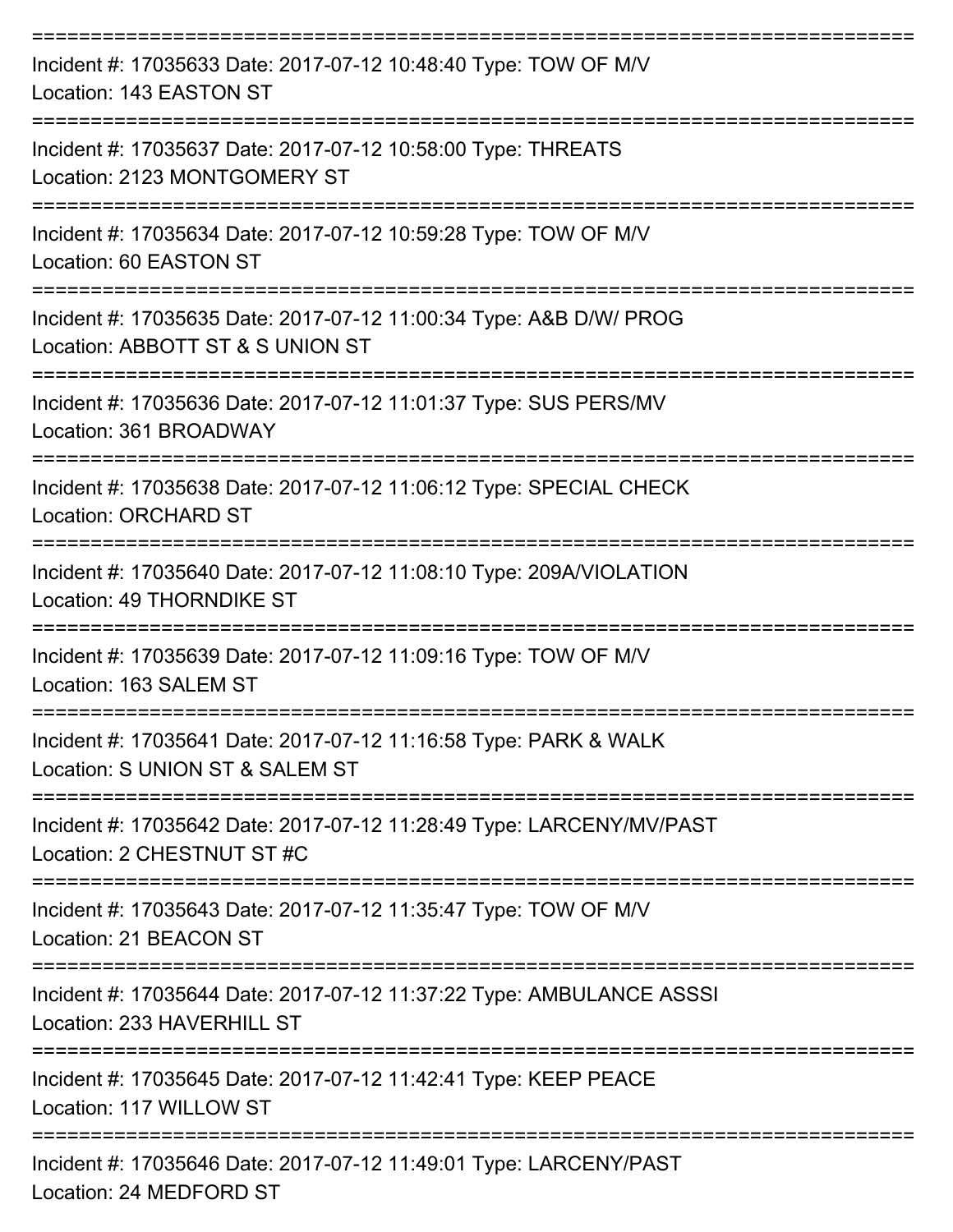| Incident #: 17035647 Date: 2017-07-12 11:58:57 Type: B&E/PAST<br>Location: 1 BELKNAP ST                                                        |
|------------------------------------------------------------------------------------------------------------------------------------------------|
| =====================================<br>Incident #: 17035648 Date: 2017-07-12 12:11:14 Type: CK WELL BEING<br><b>Location: 11 FLORENCE ST</b> |
| --------------<br>Incident #: 17035649 Date: 2017-07-12 12:16:12 Type: ASSSIT OTHER PD<br>Location: 12 TREMONT ST                              |
| Incident #: 17035650 Date: 2017-07-12 12:34:14 Type: TOW OF M/V<br>Location: 51 WALNUT ST                                                      |
| Incident #: 17035651 Date: 2017-07-12 12:39:08 Type: LARCENY/PAST<br>Location: LAWRENCE HIGH SCHOOL / 71 N PARISH RD                           |
| Incident #: 17035652 Date: 2017-07-12 12:44:34 Type: UNWANTEDGUEST<br>Location: 93 ANDOVER ST FL 2                                             |
| Incident #: 17035653 Date: 2017-07-12 12:47:00 Type: M/V STOP<br>Location: 5ZT515 / 351 HAMPSHIRE ST                                           |
| Incident #: 17035654 Date: 2017-07-12 12:54:25 Type: DRUG VIO<br>Location: LAWRENCE ST & MYRTLE ST                                             |
| Incident #: 17035655 Date: 2017-07-12 12:55:08 Type: 911 HANG UP<br>Location: 594 ANDOVER ST FL 1                                              |
| Incident #: 17035656 Date: 2017-07-12 13:11:18 Type: INVESTIGATION<br>Location: 556 HAVERHILL ST                                               |
| Incident #: 17035657 Date: 2017-07-12 13:28:45 Type: CK WELL BEING<br>Location: BAILEY ST & PARKER ST                                          |
| Incident #: 17035658 Date: 2017-07-12 13:33:30 Type: TOW OF M/V<br>Location: BROADWAY                                                          |
| Incident #: 17035659 Date: 2017-07-12 13:36:24 Type: CK WELL BEING<br>Location: \/170 LAWRENCE ST                                              |
| Incident #: 17035660 Date: 2017-07-12 13:52:36 Type: M/V STOP<br>Location: JACKSON ST & SUMMER ST                                              |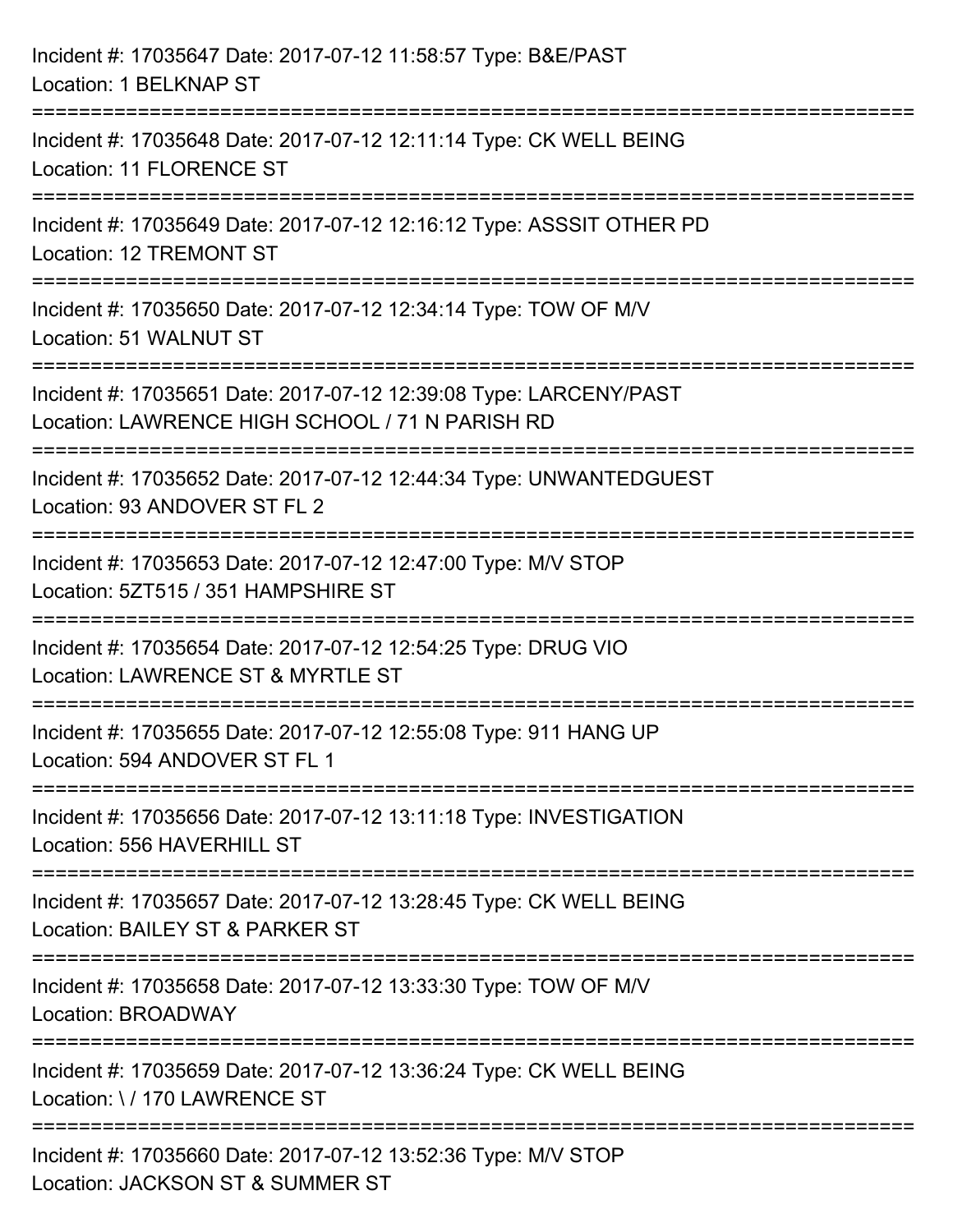| Incident #: 17035661 Date: 2017-07-12 13:53:43 Type: GENERAL SERV<br>Location: ORCHARD ST                                    |
|------------------------------------------------------------------------------------------------------------------------------|
| Incident #: 17035662 Date: 2017-07-12 14:17:51 Type: M/V STOP<br>Location: APPLETON ST & ESSEX ST                            |
| Incident #: 17035663 Date: 2017-07-12 14:20:00 Type: STOLEN PROP<br>Location: 43 MAY ST #REAR                                |
| Incident #: 17035664 Date: 2017-07-12 14:27:40 Type: M/V STOP<br>Location: 5ZT795 / MYRTLE ST & SARATOGA ST                  |
| Incident #: 17035665 Date: 2017-07-12 14:40:54 Type: M/V STOP<br>Location: EMBANKMENT RD & WATER ST<br>:==================== |
| Incident #: 17035666 Date: 2017-07-12 14:47:29 Type: MAL DAMAGE<br>Location: 2 APPLETON ST                                   |
| Incident #: 17035667 Date: 2017-07-12 14:55:07 Type: M/V STOP<br>Location: ANDOVER ST & S UNION ST                           |
| Incident #: 17035668 Date: 2017-07-12 15:00:45 Type: HIT & RUN M/V<br>Location: PARKER ST & SALEM ST                         |
| Incident #: 17035670 Date: 2017-07-12 15:12:27 Type: KEEP PEACE<br>Location: 629 HAVERHILL ST                                |
| Incident #: 17035669 Date: 2017-07-12 15:13:52 Type: INVESTIGATION<br><b>Location: SUMMER ST</b>                             |
| Incident #: 17035671 Date: 2017-07-12 15:26:13 Type: AUTO ACC/NO PI<br>Location: CANAL ST & UNION ST                         |
| Incident #: 17035673 Date: 2017-07-12 15:32:32 Type: GENERAL SERV<br>Location: 62 MELVIN ST #11/16                           |
| Incident #: 17035672 Date: 2017-07-12 15:34:47 Type: SUS PERS/MV<br>Location: DUNKIN DONUTS / 63 S UNION ST                  |
| Incident #: 17035674 Date: 2017-07-12 15:46:48 Type: HIT & RUN M/V<br>Location: 12 BOXFORD ST                                |

===========================================================================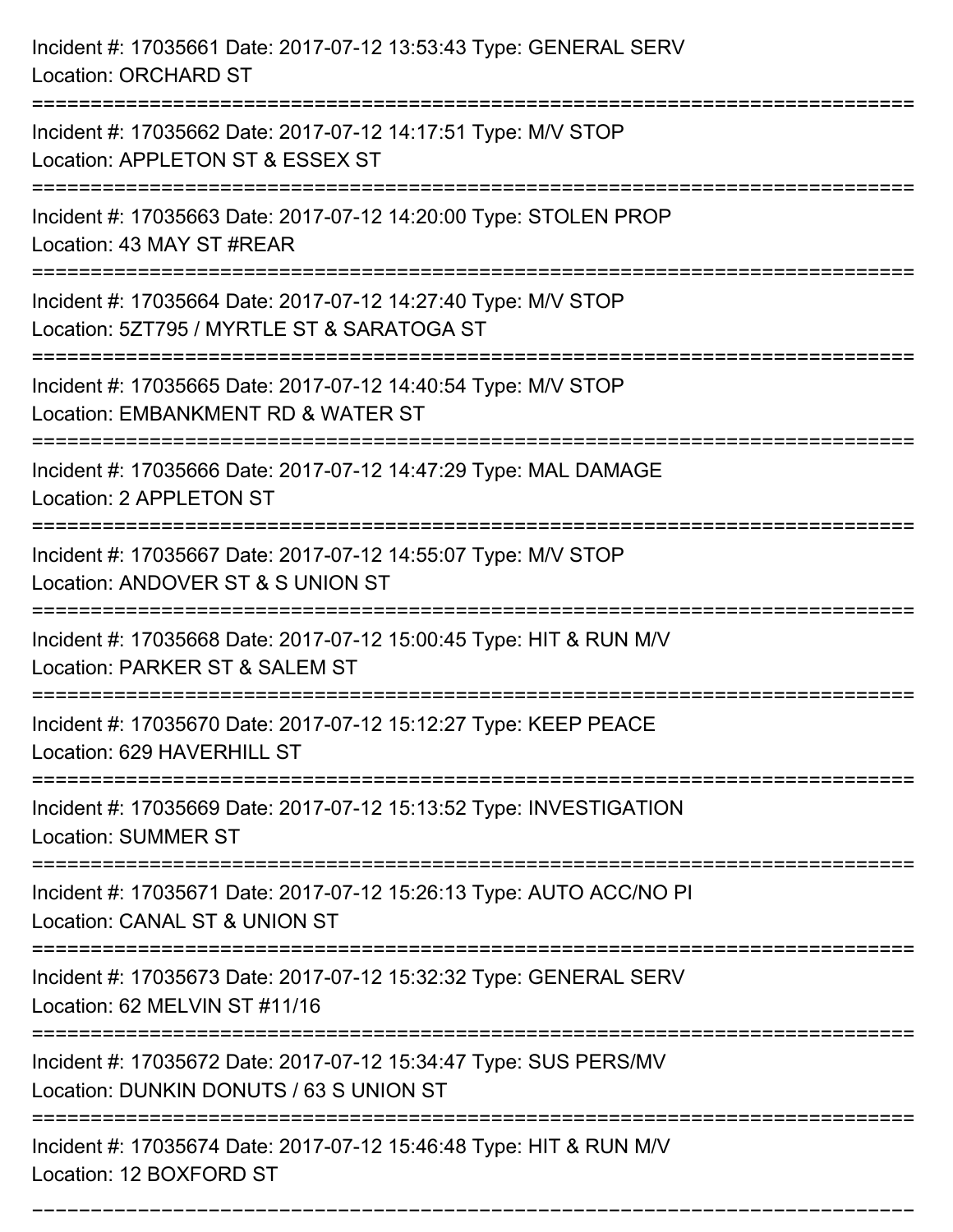| Incident #: 17035675 Date: 2017-07-12 16:00:34 Type: M/V STOP<br>Location: 205 BROADWAY                                                                                 |
|-------------------------------------------------------------------------------------------------------------------------------------------------------------------------|
| Incident #: 17035676 Date: 2017-07-12 16:08:04 Type: INVESTIGATION<br>Location: 127 BUNKERHILL ST                                                                       |
| Incident #: 17035677 Date: 2017-07-12 16:09:52 Type: LARCENY/PAST<br>Location: 40 LAWRENCE ST #444<br>========================                                          |
| Incident #: 17035678 Date: 2017-07-12 16:24:00 Type: INVESTIGATION<br>Location: 24 MEDFORD ST                                                                           |
| Incident #: 17035680 Date: 2017-07-12 16:39:37 Type: LARCENY/PAST<br>Location: 248 BROADWAY #309<br>====================================<br>=========================== |
| Incident #: 17035679 Date: 2017-07-12 16:40:49 Type: NEIGHBOR PROB<br>Location: 36 MARBLE AV                                                                            |
| Incident #: 17035681 Date: 2017-07-12 16:48:01 Type: AUTO ACC/NO PI<br>Location: E HAVERHILL ST & YOUNG AV<br>:====================                                     |
| Incident #: 17035682 Date: 2017-07-12 17:03:02 Type: MISSING PERS<br>Location: 59 BROOK ST                                                                              |
| Incident #: 17035683 Date: 2017-07-12 17:05:30 Type: M/V STOP<br>Location: BROADWAY & LOWELL ST                                                                         |
| Incident #: 17035684 Date: 2017-07-12 17:15:13 Type: CK WELL BEING<br>Location: 190 ANDOVER ST #C                                                                       |
| Incident #: 17035685 Date: 2017-07-12 17:18:19 Type: SUS PERS/MV<br>Location: 20 WILBUR ST                                                                              |
| Incident #: 17035686 Date: 2017-07-12 17:23:52 Type: M/V STOP<br>Location: CAMBRIDGE ST & WINTHROP AV                                                                   |
| Incident #: 17035687 Date: 2017-07-12 17:25:46 Type: AUTO ACC/NO PI<br>Location: 267 MERRIMACK ST                                                                       |
| Incident #: 17035688 Date: 2017-07-12 17:31:18 Type: M/V STOP<br>Location: BLANCHARD ST & SALEM ST                                                                      |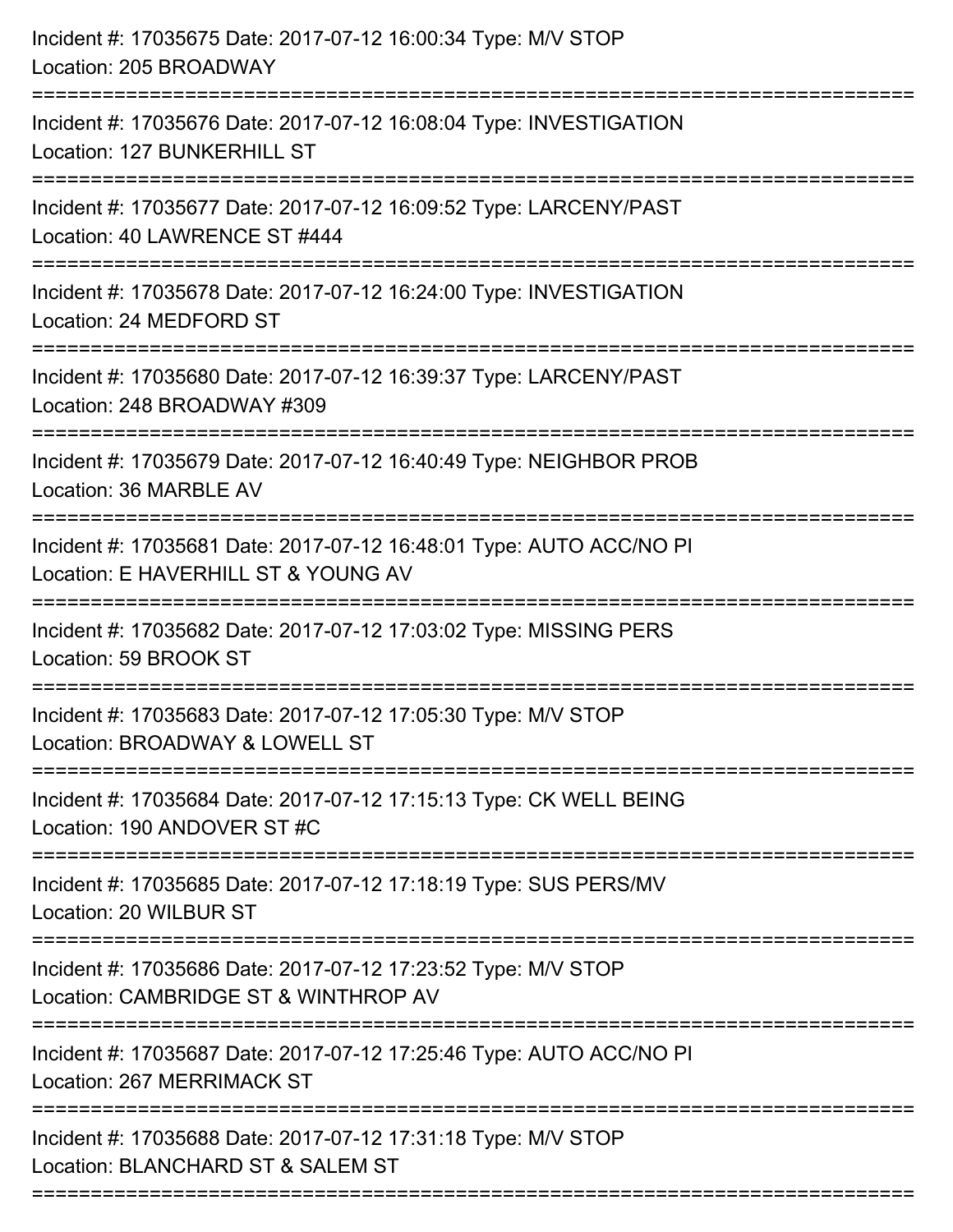Location: 81 TREMONT ST

| Incident #: 17035690 Date: 2017-07-12 17:40:09 Type: M/V STOP<br>Location: AMESBURY ST & CANAL ST           |
|-------------------------------------------------------------------------------------------------------------|
| Incident #: 17035691 Date: 2017-07-12 18:09:39 Type: M/V STOP<br>Location: BROADWAY & LOWELL ST             |
| Incident #: 17035692 Date: 2017-07-12 18:14:31 Type: SUS PERS/MV<br>Location: 58 KNOX ST                    |
| Incident #: 17035695 Date: 2017-07-12 18:20:55 Type: SUS PERS/MV<br>Location: 15 MT VERNON CIR              |
| Incident #: 17035693 Date: 2017-07-12 18:20:57 Type: M/V STOP<br>Location: LAWRENCE ST & LEXINGTON ST       |
| Incident #: 17035696 Date: 2017-07-12 18:23:24 Type: KEEP PEACE<br>Location: WALK IN WALK IN / 151 WEARE ST |
| Incident #: 17035694 Date: 2017-07-12 18:23:44 Type: ALARM/BURG<br>Location: 428 ESSEX ST                   |
| Incident #: 17035697 Date: 2017-07-12 18:44:11 Type: MV/BLOCKING<br>Location: 30 JENNINGS ST                |
| Incident #: 17035698 Date: 2017-07-12 18:54:46 Type: M/V STOP<br>Location: CRESTWOOD CIR & MT VERNON ST     |
| Incident #: 17035699 Date: 2017-07-12 19:00:18 Type: M/V STOP<br>Location: MT VERNON ST & SPARKLE DR        |
| Incident #: 17035700 Date: 2017-07-12 19:05:33 Type: M/V STOP<br>Location: GRANT RD & MT VERNON ST          |
| Incident #: 17035701 Date: 2017-07-12 19:06:24 Type: DRUG VIO<br>Location: 58 HILLSIDE AV                   |
| Incident #: 17035702 Date: 2017-07-12 19:13:07 Type: 911 HANG UP<br>Location: 671 ESSEX ST                  |
|                                                                                                             |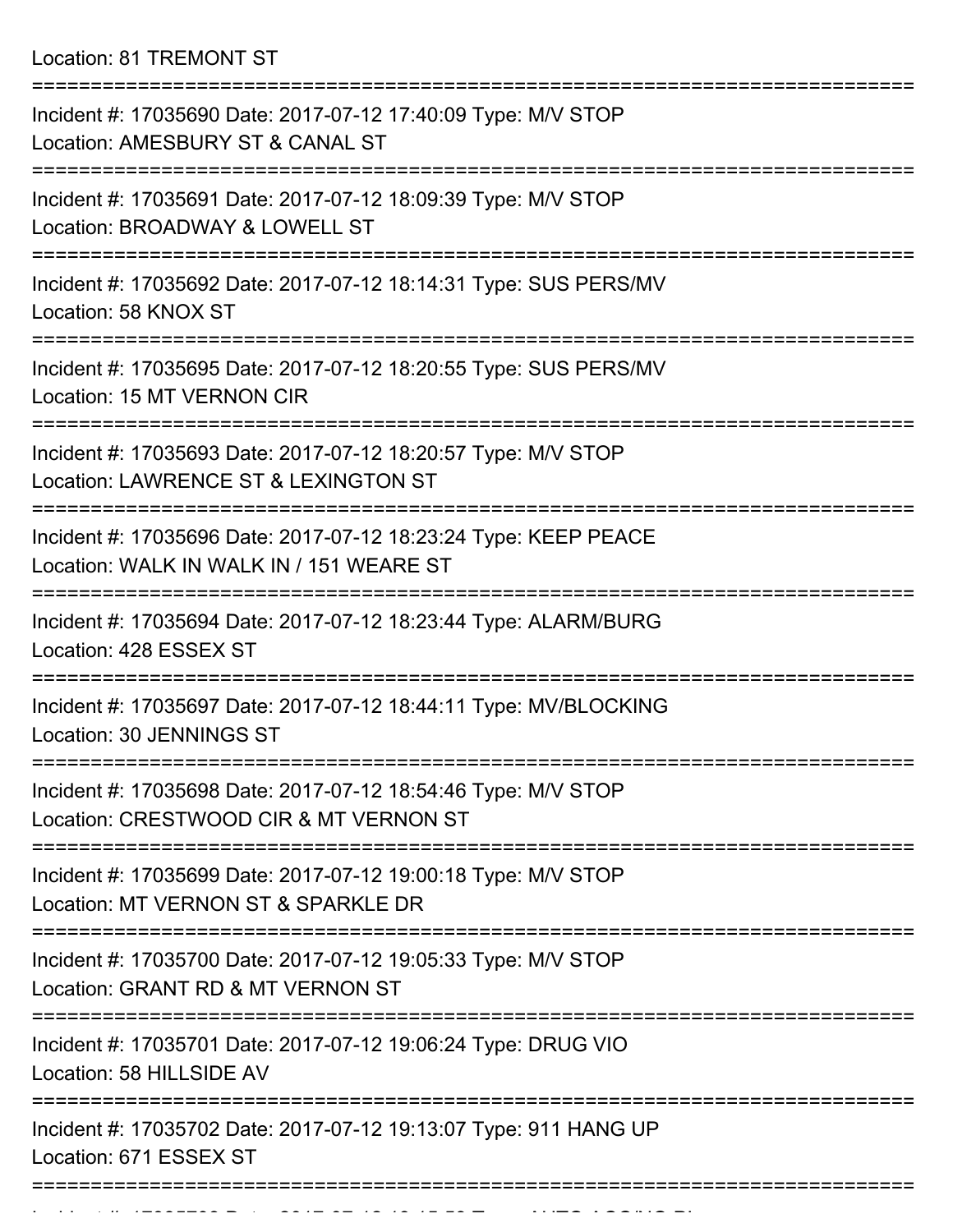Location: 186 FARNHAM ST

| Incident #: 17035704 Date: 2017-07-12 19:28:47 Type: AUTO ACC/UNK PI<br>Location: ESSEX ST & LAWRENCE ST          |
|-------------------------------------------------------------------------------------------------------------------|
| Incident #: 17035706 Date: 2017-07-12 19:30:24 Type: GENERAL SERV<br>Location: S CANAL ST                         |
| Incident #: 17035705 Date: 2017-07-12 19:30:38 Type: AUTO ACC/NO PI<br>Location: 72 HANCOCK ST                    |
| Incident #: 17035707 Date: 2017-07-12 19:33:29 Type: MEDIC SUPPORT<br>Location: 20 EATON ST<br>------------------ |
| Incident #: 17035708 Date: 2017-07-12 19:35:20 Type: ALARM/BURG<br>Location: 4 RIVERVIEW PL                       |
| Incident #: 17035709 Date: 2017-07-12 19:56:27 Type: EXTRA SURVEIL<br>Location: 360 BROADWAY                      |
| Incident #: 17035710 Date: 2017-07-12 20:25:02 Type: GENERAL SERV<br>Location: 160 PARKER ST                      |
| Incident #: 17035711 Date: 2017-07-12 20:37:08 Type: SUS PERS/MV<br>Location: PRONTO PIZZA / 65 S UNION ST        |
| Incident #: 17035712 Date: 2017-07-12 20:39:32 Type: M/V STOP<br>Location: APPLETON ST & METHUEN ST               |
| Incident #: 17035713 Date: 2017-07-12 20:41:16 Type: DRUG VIO<br>Location: 29 BELMONT ST                          |
| Incident #: 17035714 Date: 2017-07-12 20:47:25 Type: MEDIC SUPPORT<br>Location: 196 EXCHANGE ST                   |
| Incident #: 17035715 Date: 2017-07-12 21:01:59 Type: STOL/MV/PAS<br>Location: 216 WALNUT ST                       |
| Incident #: 17035716 Date: 2017-07-12 21:11:58 Type: MEDIC SUPPORT<br>Location: 40 LAWRENCE ST                    |
|                                                                                                                   |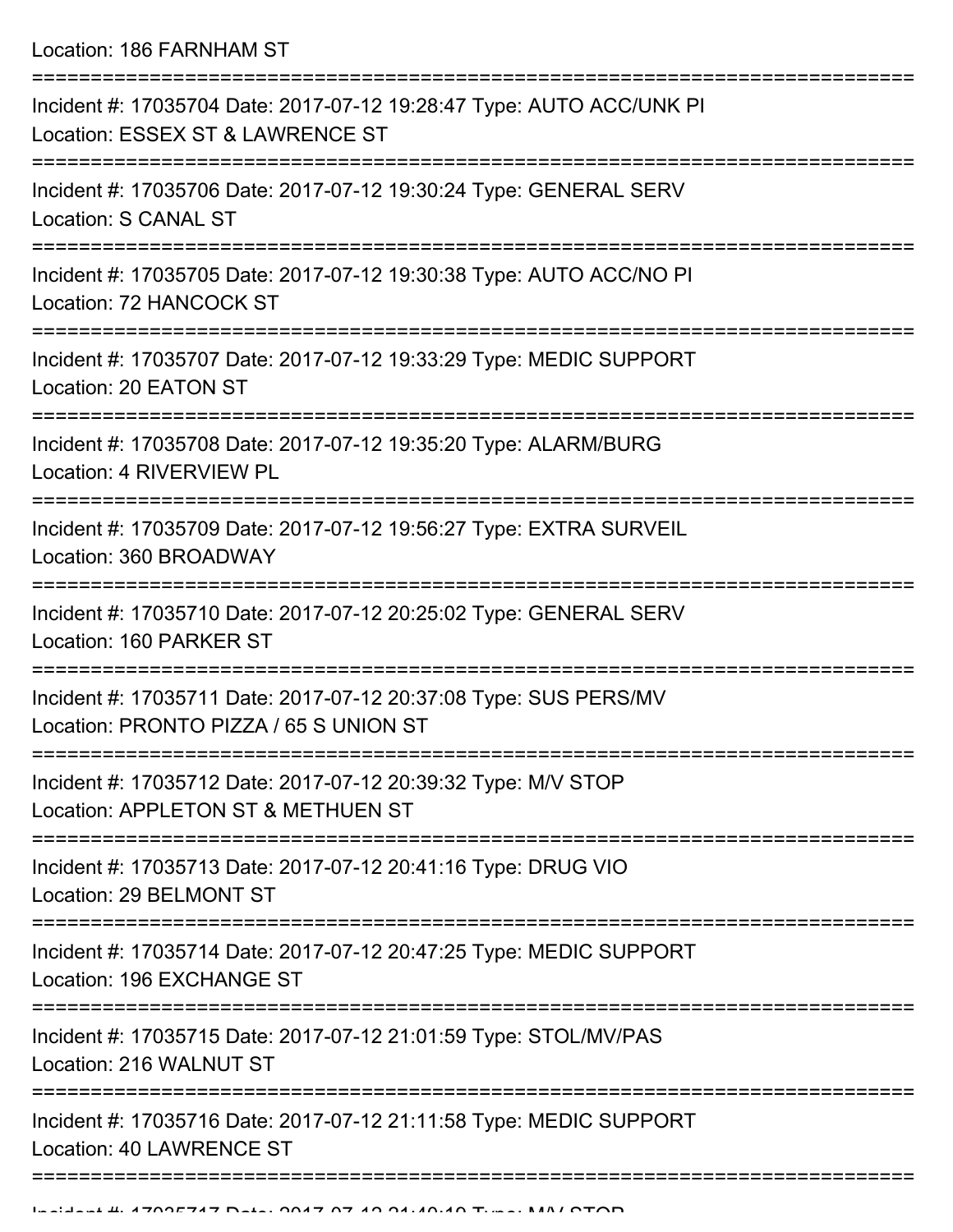| Location: MERRIMACK ST & S BROADWAY                                                                                       |
|---------------------------------------------------------------------------------------------------------------------------|
| Incident #: 17035718 Date: 2017-07-12 22:05:50 Type: DOMESTIC/PROG<br>Location: 200 FARNHAM ST FL 3                       |
| Incident #: 17035719 Date: 2017-07-12 22:17:51 Type: SUS PERS/MV<br>Location: 499 RIVERSIDE DR                            |
| Incident #: 17035720 Date: 2017-07-12 22:44:32 Type: M/V STOP<br>Location: BROOK ST & UNION ST                            |
| Incident #: 17035721 Date: 2017-07-12 22:51:48 Type: M/V STOP<br>Location: AMESBURY ST & COMMON ST<br>=================== |
| Incident #: 17035727 Date: 2017-07-12 23:11:10 Type: MEDIC SUPPORT<br>Location: 234 BAILEY ST FL 2                        |
| Incident #: 17035722 Date: 2017-07-12 23:11:47 Type: M/V STOP<br>Location: S UNION ST & WINTHROP AV                       |
| Incident #: 17035723 Date: 2017-07-12 23:12:51 Type: M/V STOP<br>Location: LAWRENCE ST & LOWELL ST                        |
| Incident #: 17035724 Date: 2017-07-12 23:14:57 Type: M/V STOP<br>Location: LAWRENCE ST & LOWELL ST                        |
| Incident #: 17035725 Date: 2017-07-12 23:16:59 Type: M/V STOP<br>Location: ESSEX ST & LAWRENCE ST                         |
| Incident #: 17035726 Date: 2017-07-12 23:32:24 Type: M/V STOP<br>Location: ESSEX ST & HAMPSHIRE ST                        |
| Incident #: 17035728 Date: 2017-07-12 23:39:22 Type: M/V STOP<br>Location: COMMON ST & JACKSON ST                         |
| Incident #: 17035729 Date: 2017-07-12 23:42:47 Type: A&B PAST<br>Location: 77 S UNION ST #326                             |
| Incident #: 17035730 Date: 2017-07-12 23:54:57 Type: M/V STOP<br>Location: BROADWAY & GREEN ST                            |
|                                                                                                                           |